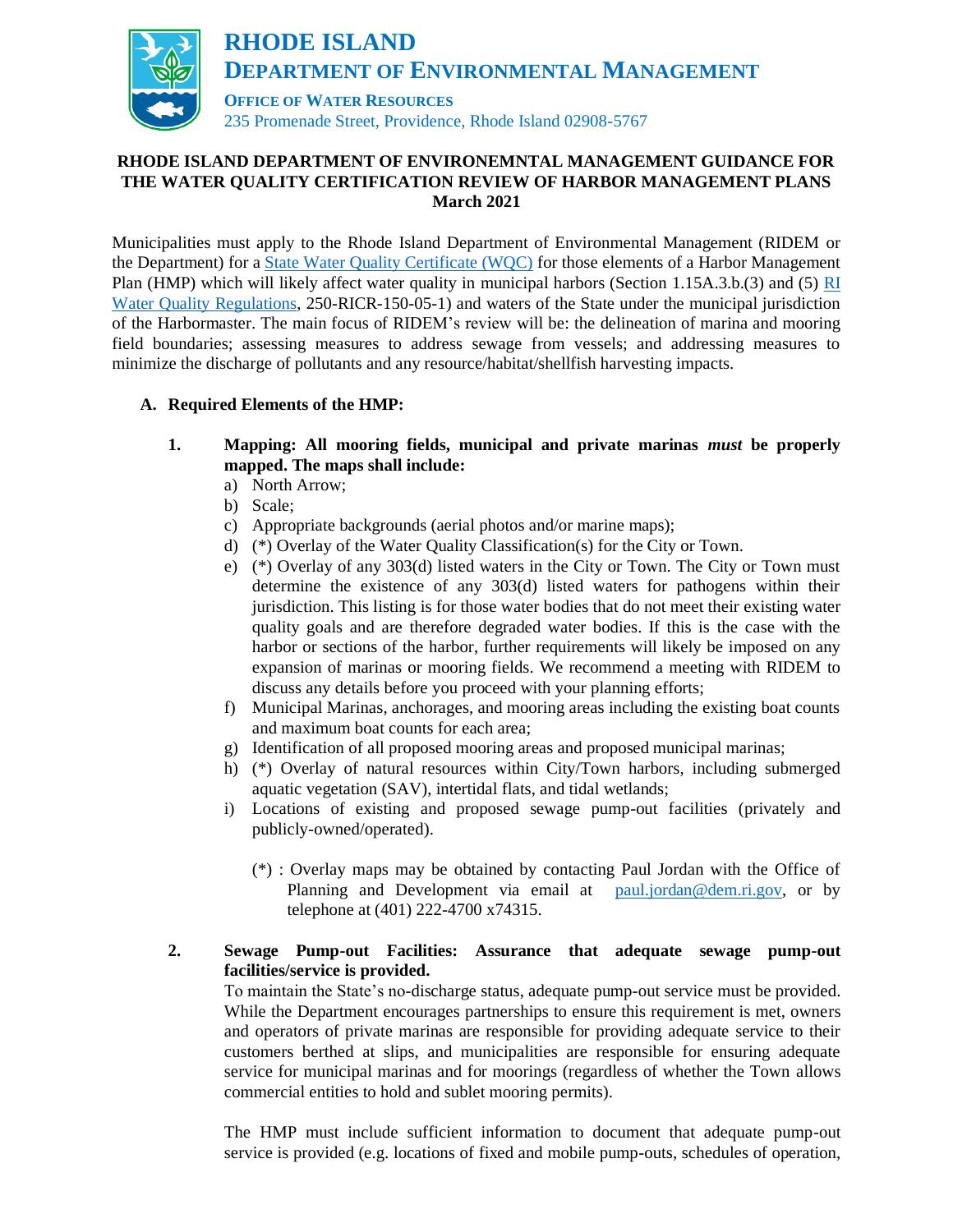and volume at fixed base pump-out facilities, discussion of overnight occupancy of vessels, etc.). The Department requires a ratio of **at least one (1) pump-out facility or pump-out boat for every 300 boats docked and/or moored** within the waters covered by the HMP. The ratio may be based upon MSD-equipped boats provided the HMP: describes the methodology used to identify MSD-equipped boats, includes a commitment to annually update the number of MSD-equipped boats and indicates that additional pump-out services will be provided if the MSD-equipped boats at moorings and municipal slips exceeds the 300:1 ratio. A lower ratio of boats to pump-out facilities or pump-out boats may be required, or a slightly higher ratio may be allowed based upon consideration of appropriate factors such as: accessibility of the pump-out facilities, the degree of overnight use, and/or multiple municipal jurisdictions within the water body.

A number of effective private/municipal partnerships and partnerships between municipalities have been established to ensure adequate pump-out service. The pennant system, where vessels fly a pennant to notify a pump-out boat that service is required is a very effective and convenient way to service moored vessels. Municipalities are strongly encouraged to adopt a pennant system for harbors with a significant number of moored vessels and for isolated mooring areas.

- **3. Municipal Marina Best Management Practices: Documentation of all best management plans currently being implemented, including the following:** 
	- a. Comprehensive marina pump-out installation and maintenance plan that takes into account docked and moored vessels;
	- b. Descriptions of programs that have been developed to provide for the disposal of waste oil, plastics, trash, paint, varnish, and other inorganic materials at municipal facilities convenient to recreational boaters;
	- c. Descriptions of operation and maintenance measures for marinas;
	- d. Identification of areas of significant shallow water habitat and a description of how the City or Town restricts boating activities as necessary to decrease turbidity and physical destruction of such habitat;
	- e. Details of how the City or Town ensures that all existing and proposed efforts to minimize pollutants have been/will be addressed;
	- f. Identification and recommendations on how to implement best management practices that are currently not being implemented;
	- g. If a new municipal marina is desired, the City or Town must apply separately for a WQC for the new marina. The HMP is designed as a mechanism for feasibility and planning for a municipal marina but does not constitute the WQC for that activity, nor does it imply that any proposed new marina will be able to obtain a WQC.
- **4. Applicable State and Federal Laws/Regulations/Harbormaster Authority:**

Reference shall be made to all applicable State laws regarding no-discharge, as well as reference to applicable State laws with regard to the Harbormasters' enforcement authority over the discharge of sewage from vessels associated with mooring fields and municipal marinas.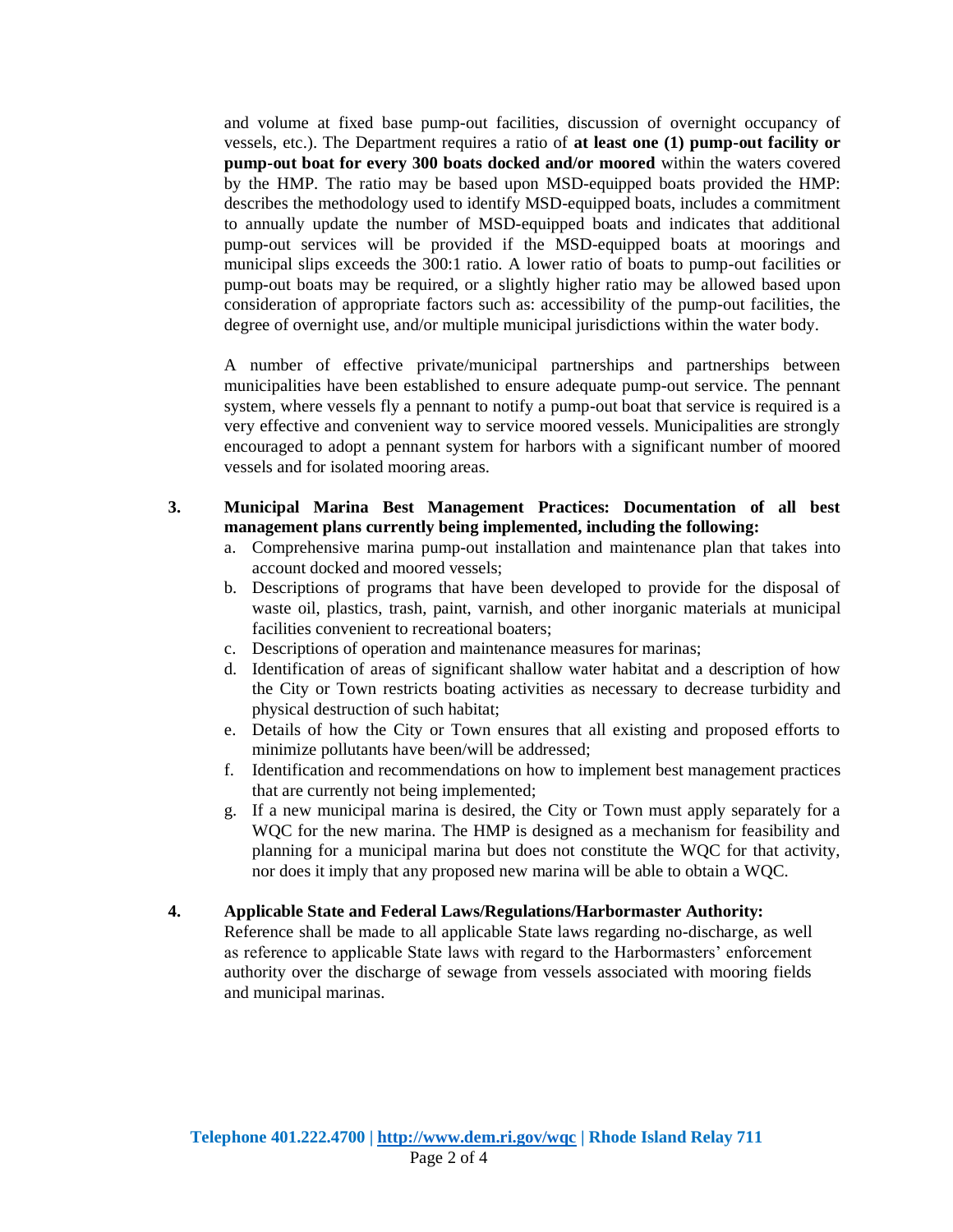### **B. Review Standards and Considerations – Shellfish Harvesting/Boat Locations and Densities:**

- **1.** The Department will review the existing and proposed mooring and marina locations and density of vessels for compliance with the WQ Regulations for Water Pollution Control and the FDA Shellfish Sanitation Program. This includes, but is not limited to, evaluation of mooring fields and marina areas for compliance with the water quality classifications and uses. The potential for discharges of gray water and sewage from marinas, and in certain cases mooring fields, represent a potential threat for shellfish contamination and the FDA requires that these areas be closed to shellfish harvesting. Mooring areas that require shellfish harvesting restrictions are those that have the greatest potential to support overnight use. These include destination type mooring fields such as: typical harbors, and sheltered areas known to or likely to result in overnight use. Areas known or likely to result in overnight use may be associated with significant shoreline services (marinas, restaurants, etc.) or may be adjacent to underdeveloped areas (e.g. Potter Cove, Prudence Island). To simplify the review process new mooring fields should not be sited in SA waters. RIDEM reviews HMPs for consistency with the State's water quality classifications in the following manner:
	- a) **SA** waters are designated for shellfish harvesting for direct human consumption, primary and secondary contact recreational activities, and fish and wildlife habitat. This is the highest water quality classification that can be assigned to marine waters. Shellfish harvesting restrictions would be required if certain marinas or destination type mooring fields were present in SA waters. Therefore:

Except as noted below, establishment of a marina or destination type mooring field in SA waters requires that the water quality classification and designated uses are downgraded. In order to downgrade designated uses, a Use Attainability Analysis (UAA) must be conducted to demonstrate that attaining the designated use is not feasible for one (1) of six (6) specific reasons. The criteria and procedures for downgrading designated uses are found in Rule 1.21E.1 of the WQ Regulations (which mimic the Federal Clean Water Act).

Mooring fields (a grouping of 10 or more boats) may be established in SA waters where it is demonstrated that there is little potential for overnight use (e.g. open areas that are not conducive to overnight stays). To do so, the HMP must include: an analysis of the potential for overnight use; demonstrate how adequate pumpout services will be provided, and; a commitment that the City or Town will assess mooring fields in SA waters each year to confirm that the use of moorings is consistent with this requirement.

In 2006, Rule 19E (1)(b) (Reissued in 2018 as Rule 1.21E.1.c.) of the RI WQ Regulations were modified to list specific SA waters, where a marina or destination type mooring field may be proposed and will not require a downgrade nor a UAA, unless the Director determines it is necessary to comply with Rule 1.20 (Antidegradation of Water Quality Standards). This modification was made to address a long-standing inconsistency between CRMC Regulations and RIDEM WQ Regulations regarding allowable uses along these specific shorelines.